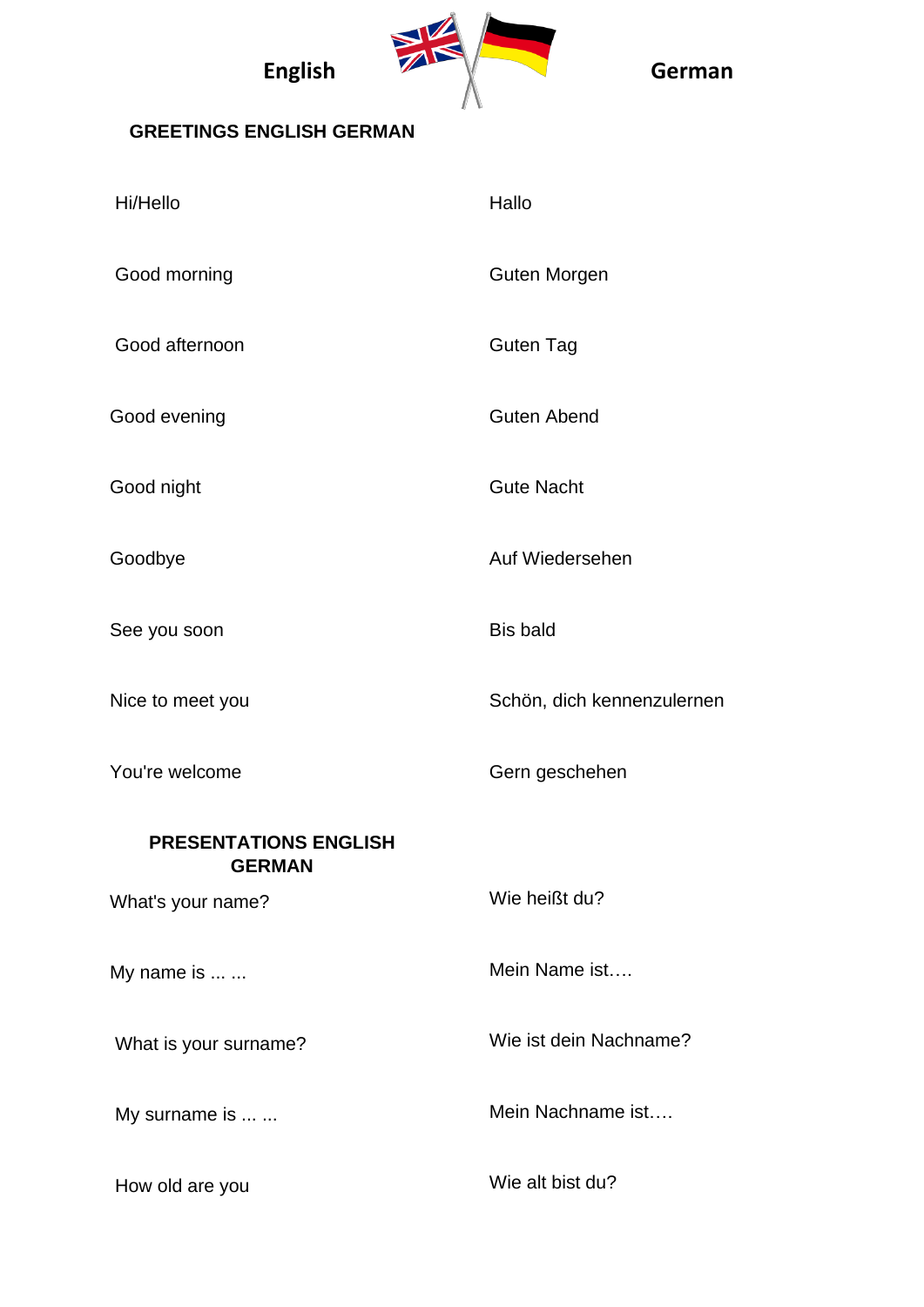

I 'm.... ....

How are you?

I'm fine, thanks

Where are you from?

I 'm from ..............

Ich bin…Jahre alt.

Wie geht es dir?

Danke, mir geht es gut

Woher kommst du?

Ich komme aus…

## **QUESTIONS ENGLISH GERMAN**

How much does it cost?....

What' s your favourite colour?

It's..........

What' s your favourite sport?

It's........ ............

What' s your hobby?

It's.............

What's your favourite food?

It's...............

Are you hungry?

Wie viel kostet das?

Was ist deine Lieblingsfarbe?

Meine Lieblingsfarbe ist…

Was ist dein Lieblingssport?

Es ist…

Was ist dein Hobby?

Es ist…

Was ist dein Lieblingsessen?

Es ist…

Bist du hungrig?